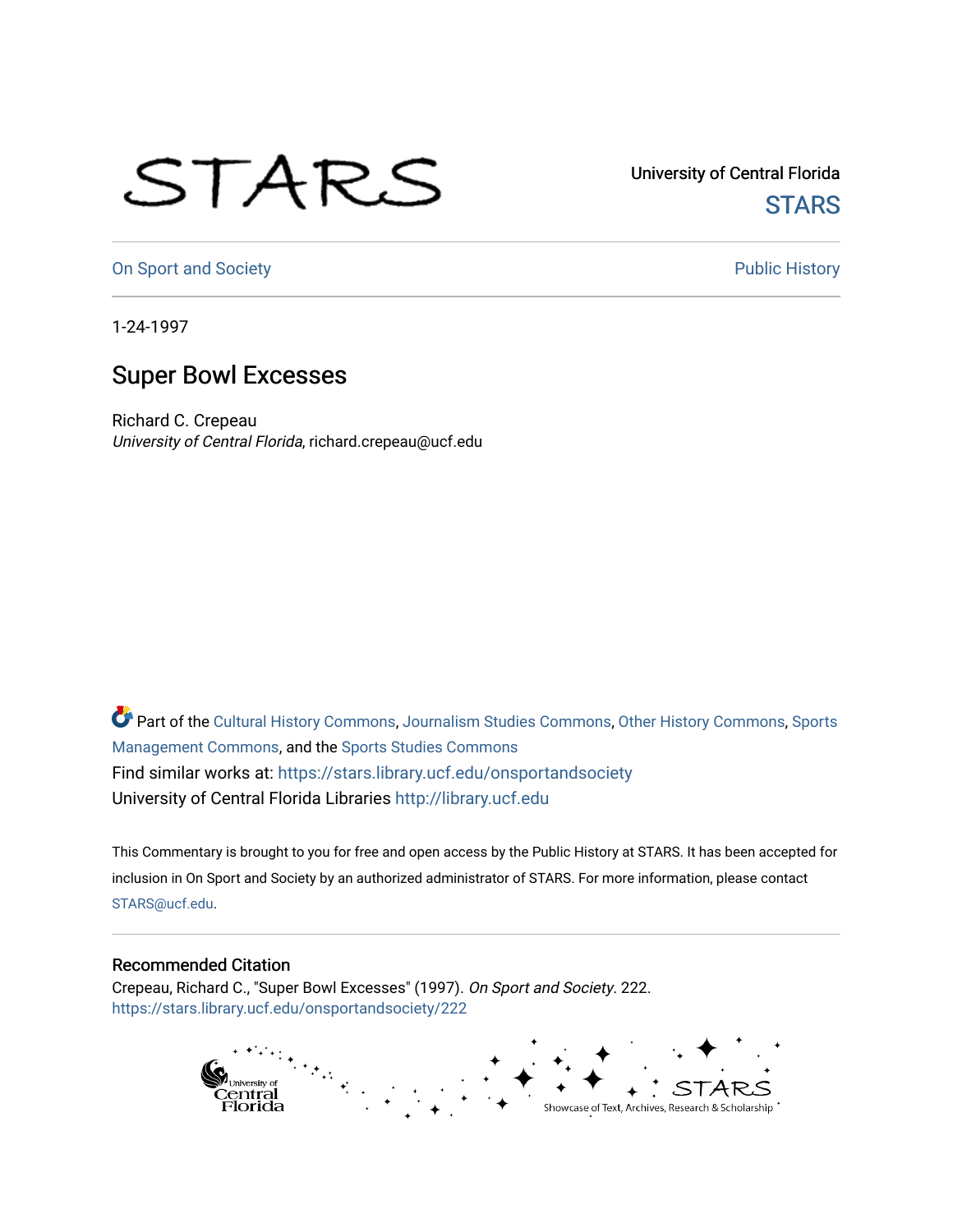## SPORT AND SOCIETY FOR ARETE January 24, 1997

There is always one little item that catches the eye; the one that both embodies and summarizes the excess. This year for me it is the Little Penny Commercial. Here in Fantasyland they have been touting the making of this little obscenity of American excess for the past several weeks. Celebrities have been rolling in and out of town, in and out of their limos and private jets, to be seen in this year's breathlessly awaited Super Bowl commercial. The parties have been numerous, the celebrity watching prime, and the press coverage worthy of the outbreak of World War III.

There is no word on the cost of producing this commercial, and one can only speculate if it will be more or less than the cost of airing it. The one minute drama pushing the virtues of Phil Knight's low budget shoes will be a mere \$2.4M.

The Fox Network has sold out its fifty-eight commercial spots for the game at \$1.2M each, for a nice bottom line of \$69.6M. Throw in the pre- and post-game commercials and Fox will reel in something in the neighborhood of \$90M.

Nike's expenditures may seem steep but they are really quite modest. Over the past six years Nike has spent only \$19.3M on Super Bowl commercials, while Pepsico Corporation has dropped \$69.7M and Anheuser-Busch \$49.6M.

At the first three Super Bowls commercials sold for \$85,000 per minute, four years ago they were selling for \$850,000 per halfminute, and this year the \$1.2M level has been reached. These numbers are reflective of a corresponding growth in ratings and viewers. Last year a record 138.5M people tuned in to see Super Bowl XXX.

I am sure that no one could find a better way to spend all this money. Surely there is nothing in American society which is needed more than a Little Penny commercial or the annual renewal of the Bud Bowl. Surely nothing speaks more eloquently about the value system of this society. Well, don't be too sure.

Social values can be found in other aspects of Super Bowl life. Thorstein Veblen's triple threat of conspicuous consumption, conspicuous leisure, and conspicuous waste have been the staple of Super Bowl week for quite some time.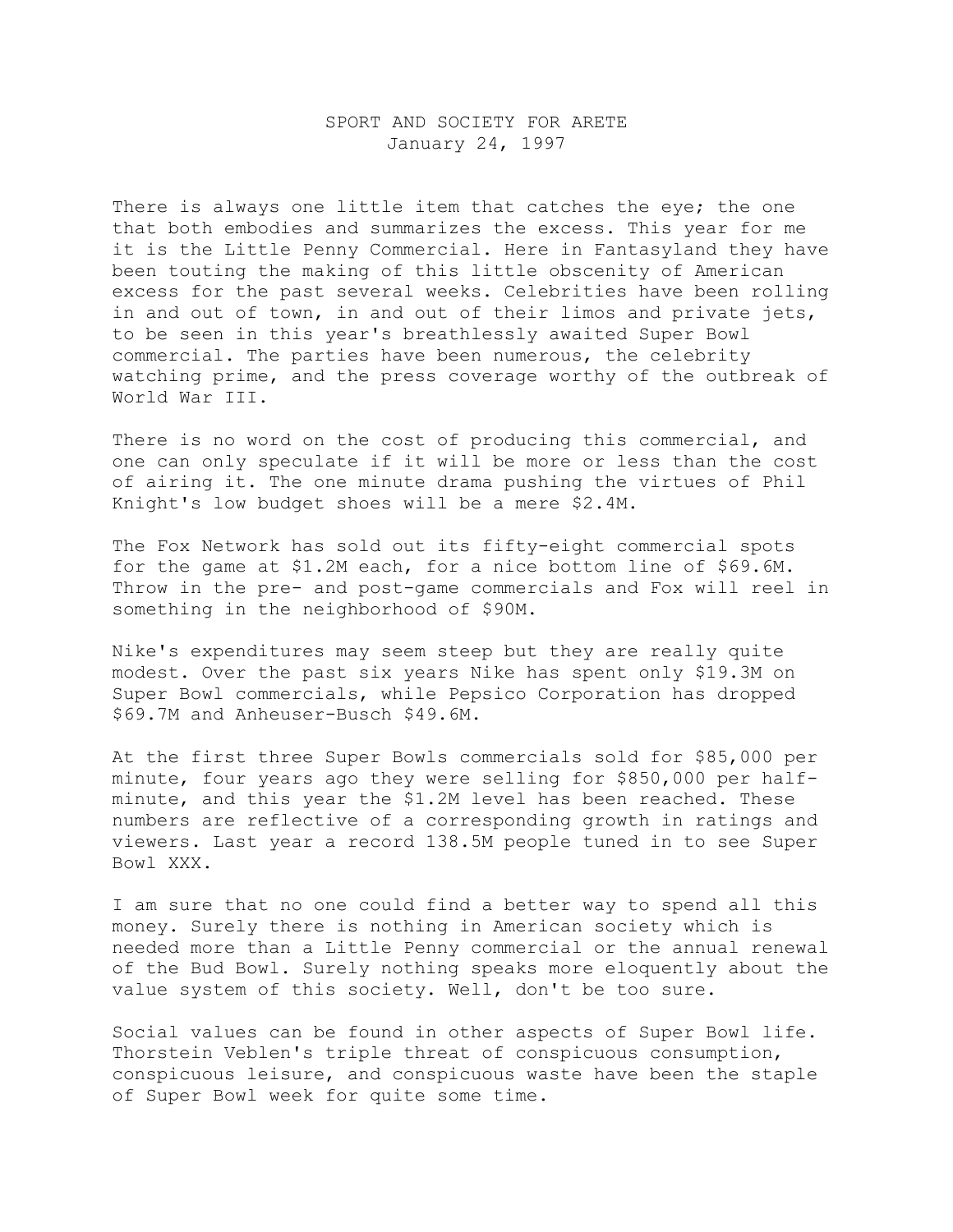The Commissioner's Party originated by Pete Rozelle, the Caesar Augustus of this Imperial Age, has become one of the biggest and most opulent of events. It quickly outgrew the capacity of any mere hotel, and moved into increasingly ostentatious venues. Before Super Bowl VII in L.A. the party was held on board the Queen Mary. Before Super Bowl VIII in Houston, the party was in the Astrodome, where a giant barbecue, with pigs roasting on spits, dotted the floor of the facility. Miami in years past hosted the Commissioner's parties at Hialeah Racetrack and Miami Airport's International Terminal. What Caligula has to offer at Super Bowl XXXI remains to be seen.

The tone having been set, Corporate America followed suit with its parties and tents. In 1985 at Super Bowl XIX in Palo Alto, California, twenty-six of the nation's largest corporations set up tents for pre- and post-game parties costing from \$250 to \$350 per person. At Super Bowl XVIII in Tampa the Nissan Corporation spent two million on a five-day Caribbean cruise before the game for 300 dealers and guests. In Minneapolis truck loads of sand were brought to a downtown mall for a late January beach party displaying a reversal of nature in classic Veblenesque fashion. Nothing even comes close to the party thrown by Barron Hilton which makes all the rest pale in comparison.

Sex and the Super Bowl are another important pairing especially in this year's conspicuous marketplace in New Orleans offering a full range of delights to the corporate elite. The high-priced hookers love this scene as successful executives on corporate expense accounts display their macho to grateful clients. Professional wisdom says that football fans are the best clients among fandom, and they give new meaning to the half-time show.

New Orleans may be the best Super Bowl city in this respect, but places like Scottsdale, Arizona, offered 25 escort services last year, and in Minneapolis the escort services offered a ten percent discount, as well as a warning to beware of the Rolex girls.

Unfortunately the television coverage of this excess has been in decline. We really do have a right to see our tax dollars at work where the revelers use the Super Bowl as a tax write-off while denouncing welfare cheats over subsidized cocktails.

It is one of the beauties of decadent capitalism in the late 20th Century and a lovely balance of Sex, Money, and Power.